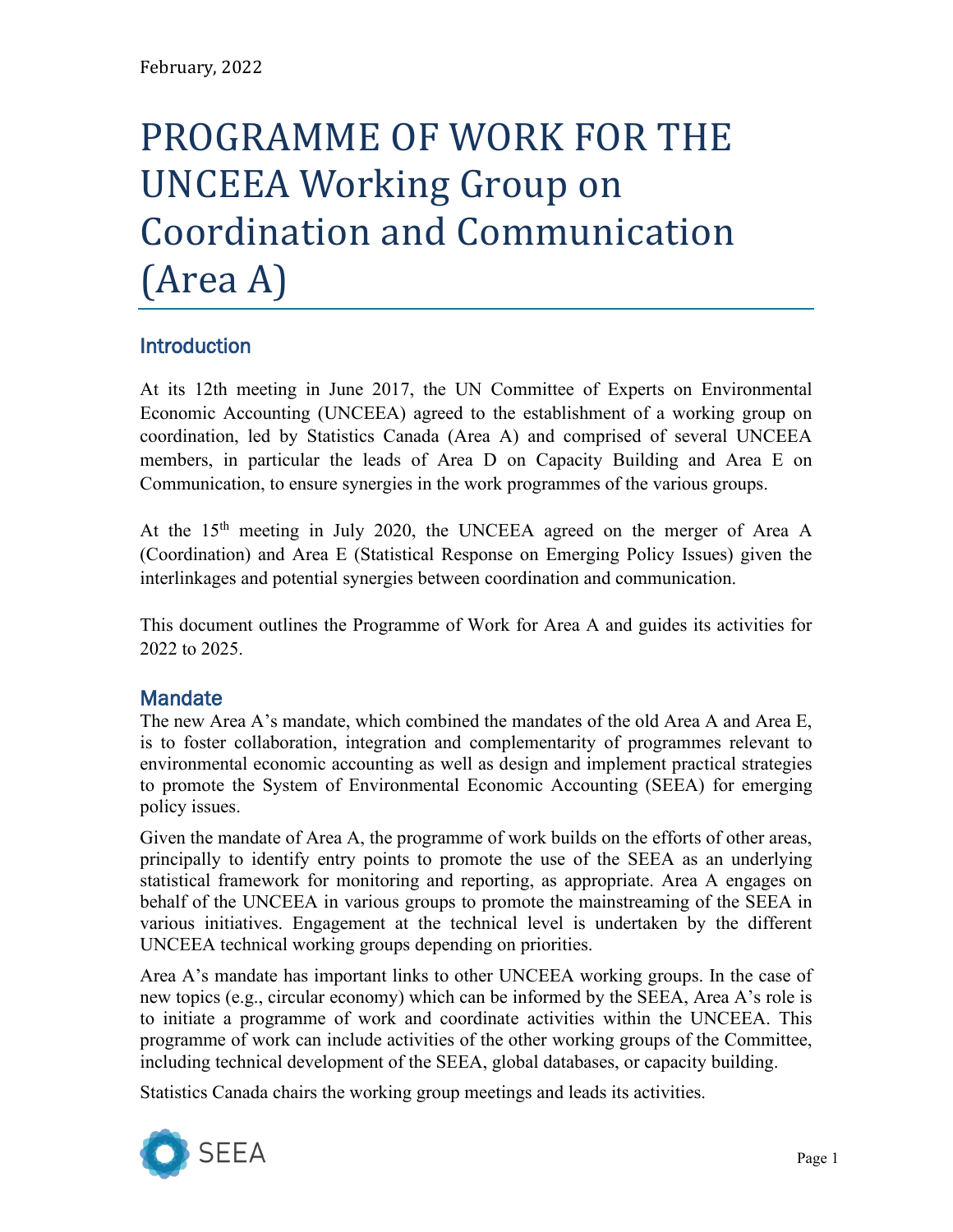## Objective of the working group

The objective of the working group is to:

- a) Identify entry points to mainstream the SEEA into policy and statistical initiatives;
- b) Members act as champions and provide leadership in advancing the SEEA in the various initiatives;
- c) Develop a programme of work and support its advancement;
- d) Promote collaboration with the technical working groups of the UNCEEA and support the interaction of experts with Area A where appropriate. .

## Meeting frequency and logistics

The working group will be ongoing, with meetings taking place bi-monthly via video conferencing, with side-meetings as necessary with Area A sub-working groups and with other stakeholders.

## **Membership**

Members of the group include representatives from the following countries and organizations: Statistics Canada (Chair), Australian Bureau of Statistics, INEGI-Mexico, Statistics Netherlands, Bureau of Economic Analysis-USA, Statistics Sweden, Destatis Germany, UK Office of National Statistics, India Ministry of Statistics and Programme Implementation, Secretariat of the Convention on Biological Diversity, International Monetary Fund, World Bank, Food and Agriculture Organization of the United Nations, Eurostat, UNECE, OECD and UNSD. Representatives of different initiatives will be invited to join the group to ensure coordination with the UNCEEA.

A list of those organizations' representatives and their coordinates (as of February 2022) has been provided in Appendix A.

## Terms of Reference of the working group

The agreed terms of reference are attached in Appendix B.

# Work plan for 2022-2025

## Key activities

As per the working group's terms of reference, its long-term mandate includes the mainstreaming the SEEA in key policy initiatives. In particular, the goal of Area A is to play a coordination and mainstreaming role and establish or expand the level of input on emerging issues that could benefit from the SEEA. Area A will focus on various initiatives where greater collaboration would be beneficial related to the potential role of SEEA in the development and compilation of statistics. In particular, Area A will solicit wider reviews of documents coming from specific initiatives and in promoting

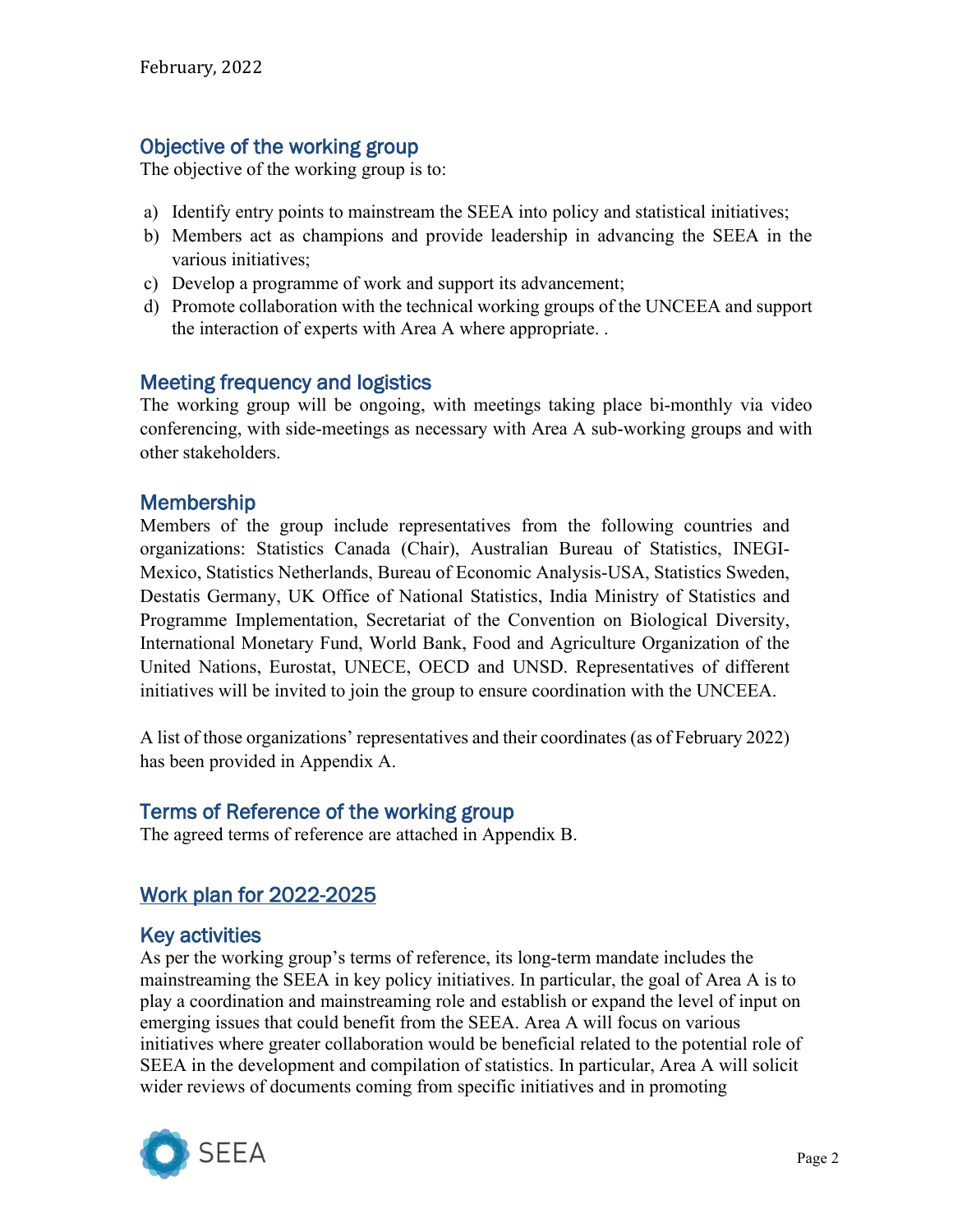collaboration and reducing duplication of the work of various subgroups of the UNCEEA involved in these areas (climate change, circular economy, etc.).

For 2022 to 2025, the working group will focus on the following priorities:

## Landscape assessment and development of a strategy to facilitate linkages

#### **Objective**

- Review the landscape of international committees, working groups and task forces currently working in the area of environment statistics and evaluate where linkages between the efforts exist, as well as the participation of SEEA-related experts where it makes sense.
- Promote coordination with SEEA-relevant groups and reduce duplication.

Activities

- Develop a landscape assessment that describes the various international committees, working groups or task forces on environmental economic accounting and supporting statistics.
- Report on linkages between the groups, where they exist or do not exist.
- Report on the participation of experts on SEEA on these groups and identify where SEEA representation or linkages do not currently exist and recommend where they could be established.
- Maintain the assessment over time.

### Sustainable finance

**Objective** 

- Come to a better understanding of the data needs of players in the sustainable finance space and what the statistical community can provide.
- Facilitate collaboration and communication amongst the various international groups involved in this topic.

**Activities** 

- By means of the landscape assessment, Area A will work to establish a better understanding of who the current international players are in this space, and what initiatives exist where NSOs and international organizations can contribute in promoting the SEEA.
- Area A will assess how best to contribute to informing the user community of the potential contribution of the SEEA.
- Develop a plan of action for Area A based on the knowledge gained by the landscape assessment.

# Biodiversity and the post-2020 global biodiversity framework

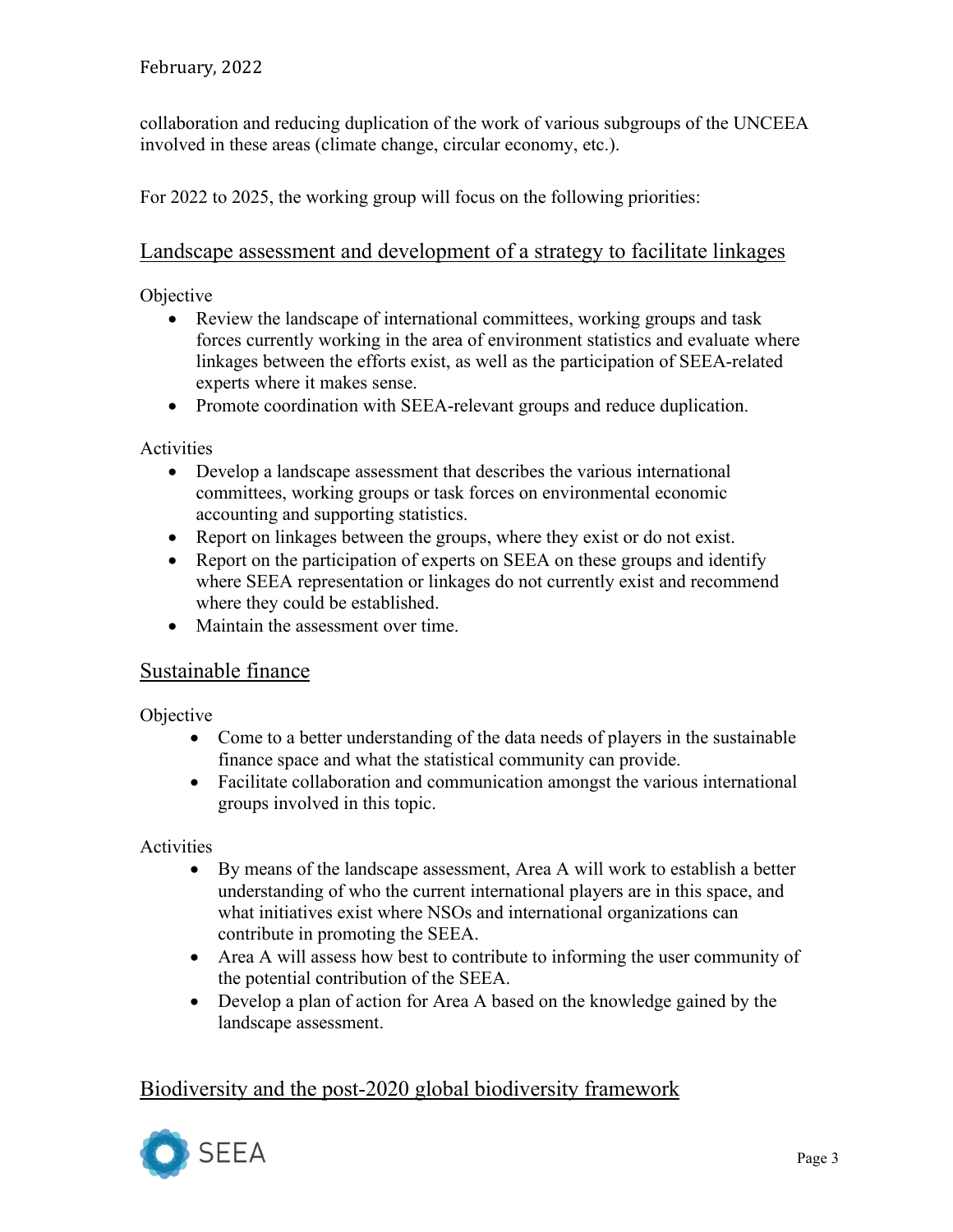#### Objective

- Ensure that the SEEA is properly reflected in the monitoring framework of the Post 2020 Global Biodiversity Framework currently being developed.
- Support the use of common standards related to data, methods and data sources for monitoring.

#### Activities

- Continue to follow the progress and ensure that the statistical community is represented in the future ad-hoc technical expert group on indicators.
- Continue to promote collaboration between national statistical offices and CBD focal points and ministries of environment for monitoring the post-2020 global biodiversity framework at the national level.
- Organize webinars and other meetings to bring together the statistical and the biodiversity communities

#### Circular economy

#### **Objective**

• Engage with the UNECE and OECD initiatives on developing a statistical framework for the circular economy and ensure that these outputs have global reach and use the SEEA accounts as the starting point for defining the statistical framework.

#### Activities

- Engage with the UNECE Expert Group on Circular Economy, OECD Circular Economy Working Group and the Technical Committee on the SEEA Central Framework to facilitate collaboration.
- Continue to have Area A/UNCEEA representation on the Expert Group.
- Organize discussion sessions with both data users and data providers
	- o Support a World Circular Economy Forum side event bringing statistical and policy organisations together.

#### Climate change

#### Objective

• Facilitate connections between the various efforts to produce climate change indicators and statistics and promote collaboration and the use of the SEEA within the statistical community and beyond.

#### Activities

- Monitor the work on the G20 Data Gaps Initiative and ensure collaboration between the relevant UNCEEA subgroups (Areas B1, C and D).
- Monitor the work of the UN Network of Economic Statisticians related to environmental issues such as climate change and sustainable finance.
- Engage with international groups such as the United Nations Framework Convention on Climate Change (UNFCCC), the Intergovernmental Panel on

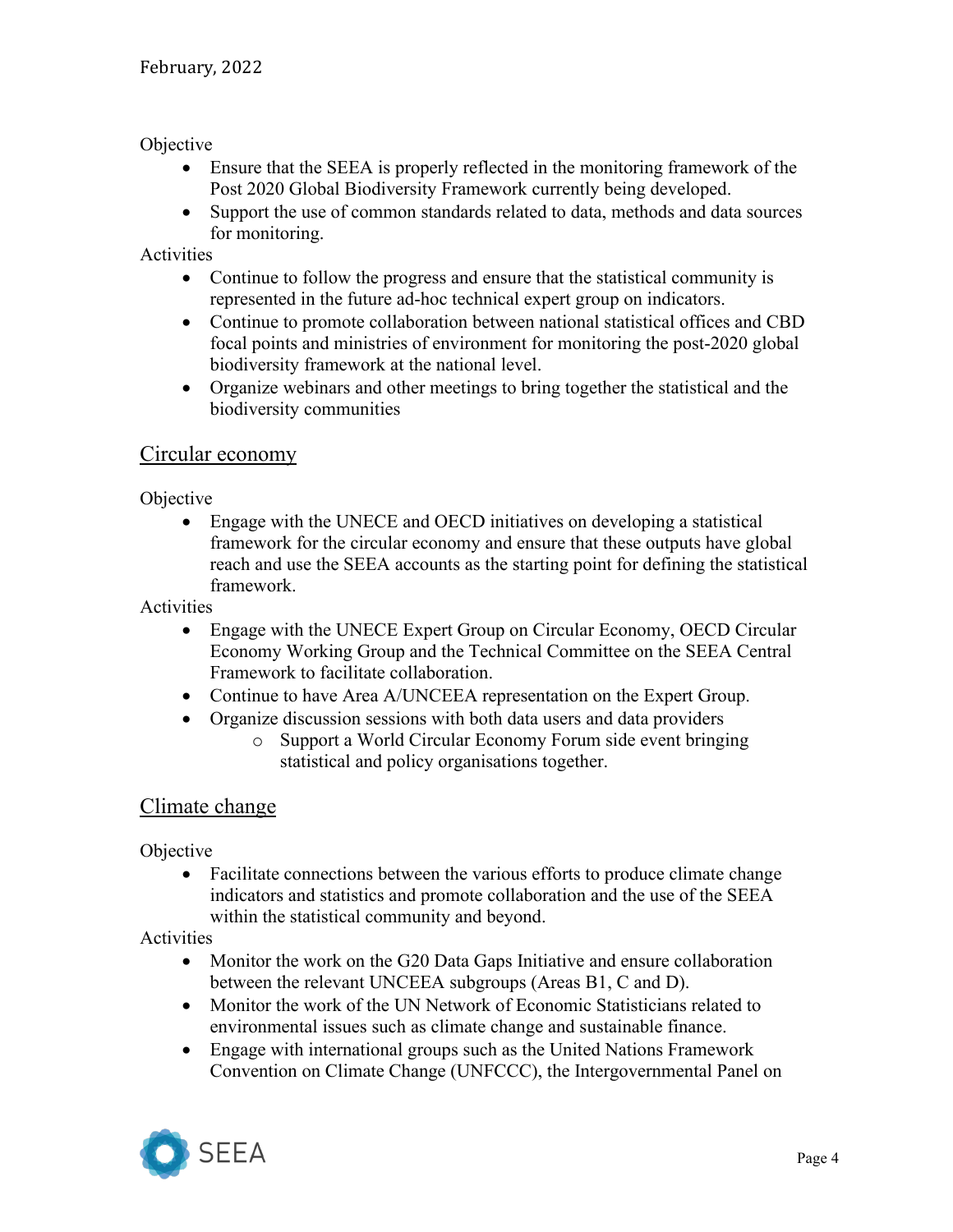Climate Change (IPCC) and the Expert Group of Environmental Statistics to facilitate collaboration.

### Nature Based Solution/UN Decade of Ecosystem Restoration

**Objective** 

• Engage with the UN Decade of Ecosystem Restoration to ensure that the SEEA is properly reflected in the development of the monitoring framework and its implementation.

Activities

- Prepare material that should how the SEEA can inform nature based solutions.
- Engage with the UN Decade of Ecosystem Restoration led by UNEP and FAO.

#### Communication

**Objective** 

• Engage in communication efforts to keep stakeholders and the general public informed, up-to-date and engaged on the SEEA.

Activities

- Produce the quarterly newsletter, the SEEA News & Notes and expand readership.
- Maintain and expand the website.
- Engage in communication efforts (social media, news stories, communication pieces) related to the above priorities of biodiversity, climate change, circular economy and sustainable finance.

#### Future work

Future work may also cover topics such as ocean accounting and measuring the sustainability of tourism. As the programme of work is a living document, it will be updated annually.

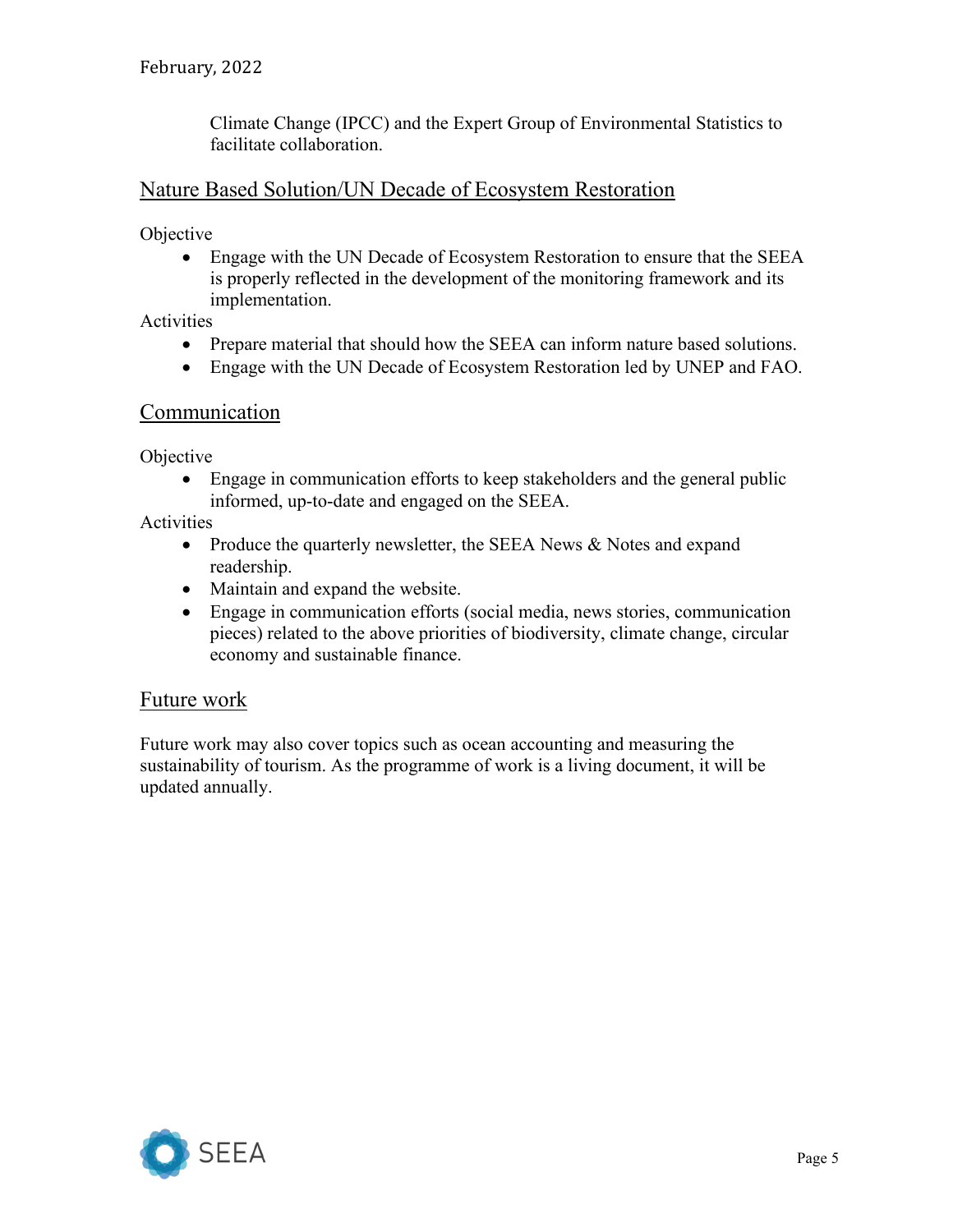# Appendix A: list of participants and coordinates

| Name                         | Country           |
|------------------------------|-------------------|
| Greg Peterson                | Canada            |
| (Chair and official STC rep) |                   |
| Carolyn Cahill               | Canada            |
| Jeff Fritzsche               | Canada            |
| Mariam Iqbal                 | Canada            |
| Alessandra Alfieri           | <b>UNSD</b>       |
| Jessica Ying Chan            | <b>UNSD</b>       |
| Dennis Fixler                | <b>USA</b>        |
| Amanda Clark                 | Australia         |
| Nils Brown                   | Sweden            |
| Jillian Campbell             | <b>CBD</b>        |
| Paulo Lourenco Dias Nunes    | <b>FAO</b>        |
| P. Bhanumati                 | <b>IMF</b>        |
| Michael Nagy                 | <b>UNECE</b>      |
| Malgorzata (Gosia) Cwiek     | <b>UNECE</b>      |
| <b>Gerhard Eding</b>         | Netherlands       |
| Sjoerd Schenau               | Netherlands       |
| <b>Anthony Dvarkas</b>       | <b>UNESCAP</b>    |
| Raffaello Cervigni           | <b>World Bank</b> |
| Sven Kaumanns                | Germany           |
| Arturo de la Fuente          | Eurostat          |
| <b>Anton Steurer</b>         | Eurostat          |
| Liz McKeown                  | <b>UK</b>         |
| Ian Townsend                 | <b>UK</b>         |
| <b>Myriam Linster</b>        | <b>OECD</b>       |
| Daniel Clarke                | <b>OECD</b>       |
| Rodolfo Astolfi              | <b>OECD</b>       |
| Eduardo de la Torre          | Mexico            |
| Graciela Marquez             | Mexico            |

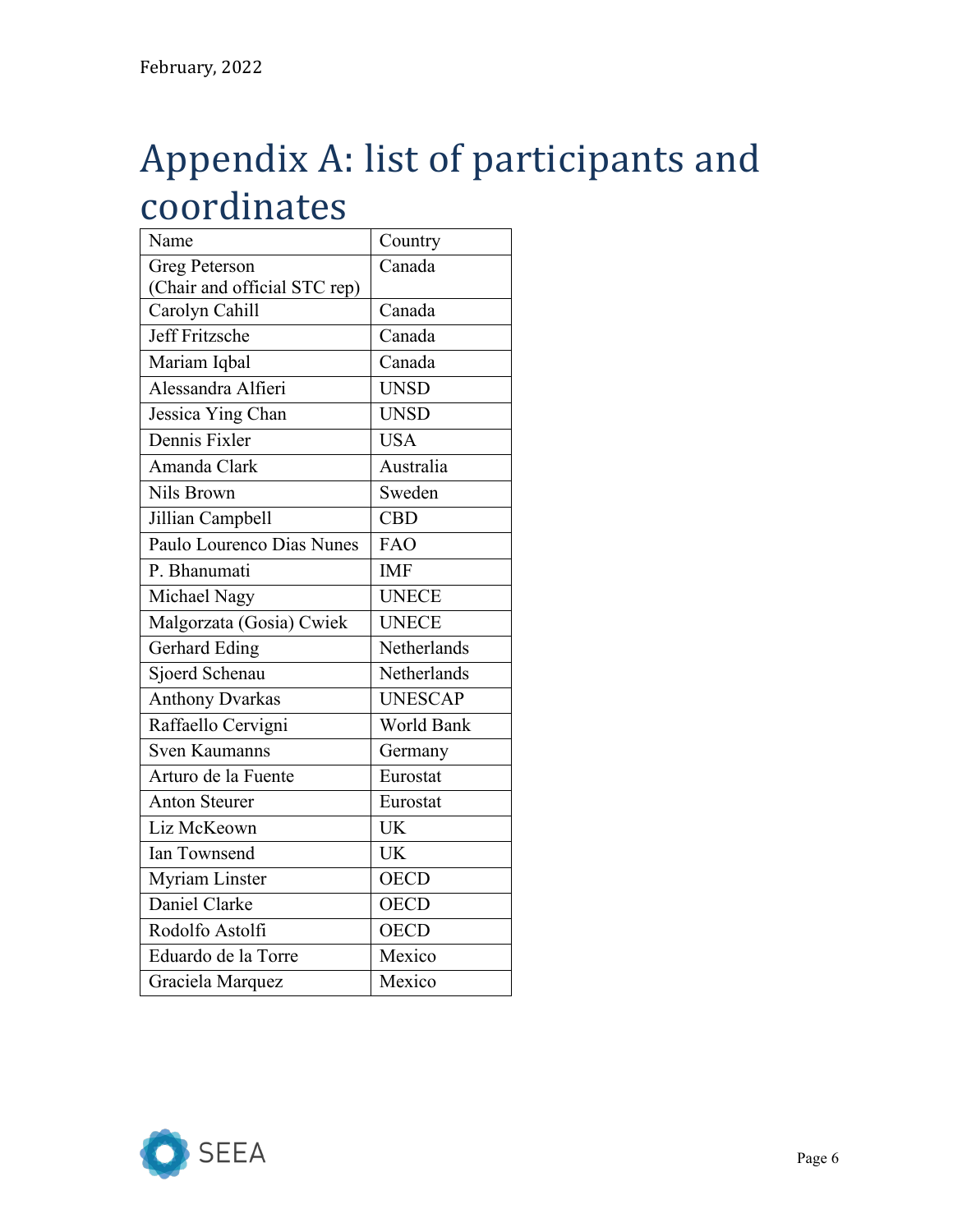# Appendix B: Terms of reference of the UNCEEA working group on Coordination and Communication (Area A)

# **Mandate**

To foster collaboration, integration and complementarity of programmes relevant to environmental-economic accounting and to increase the implementation of the System of Environmental-Economic Accounting and mainstream its use in integrated policy making.

# **Objectives**

Eurostat, OECD, World Bank and UNSD are the main international organizations working in the domain of environmental-economic accounting. In addition, several National Statistical Offices (NSO) are also involved in capacity-building either on their own or in partnerships with the international organizations or other NSOs. Furthermore, an increasing number of international agencies are developing concepts and statistical methods for emerging data and reporting initiatives in the area of environmental statistics. For these reasons, coordination is required to avoid response and other burdens on NSOs from competing demands on their resources, to help achieve aligned statistical methods, and to ensure that activities of the international organizations are complementary and resource-effective.

Specifically, there are several key areas of work included in the mandate of this group:

- Expanding use of SEEA in the development and reporting of indicators, on analysis, on decision-making
- Leveraging the use of training tools that have already produced in order to make them more readily accessible, and where necessary, to produce common tools to be used and disseminated widely
- Design and implement practical strategies to promote the SEEA for emerging policy issues.

# Areas of focus and deliverables

### *Collaboration and mainstreaming the SEEA on emerging issues*